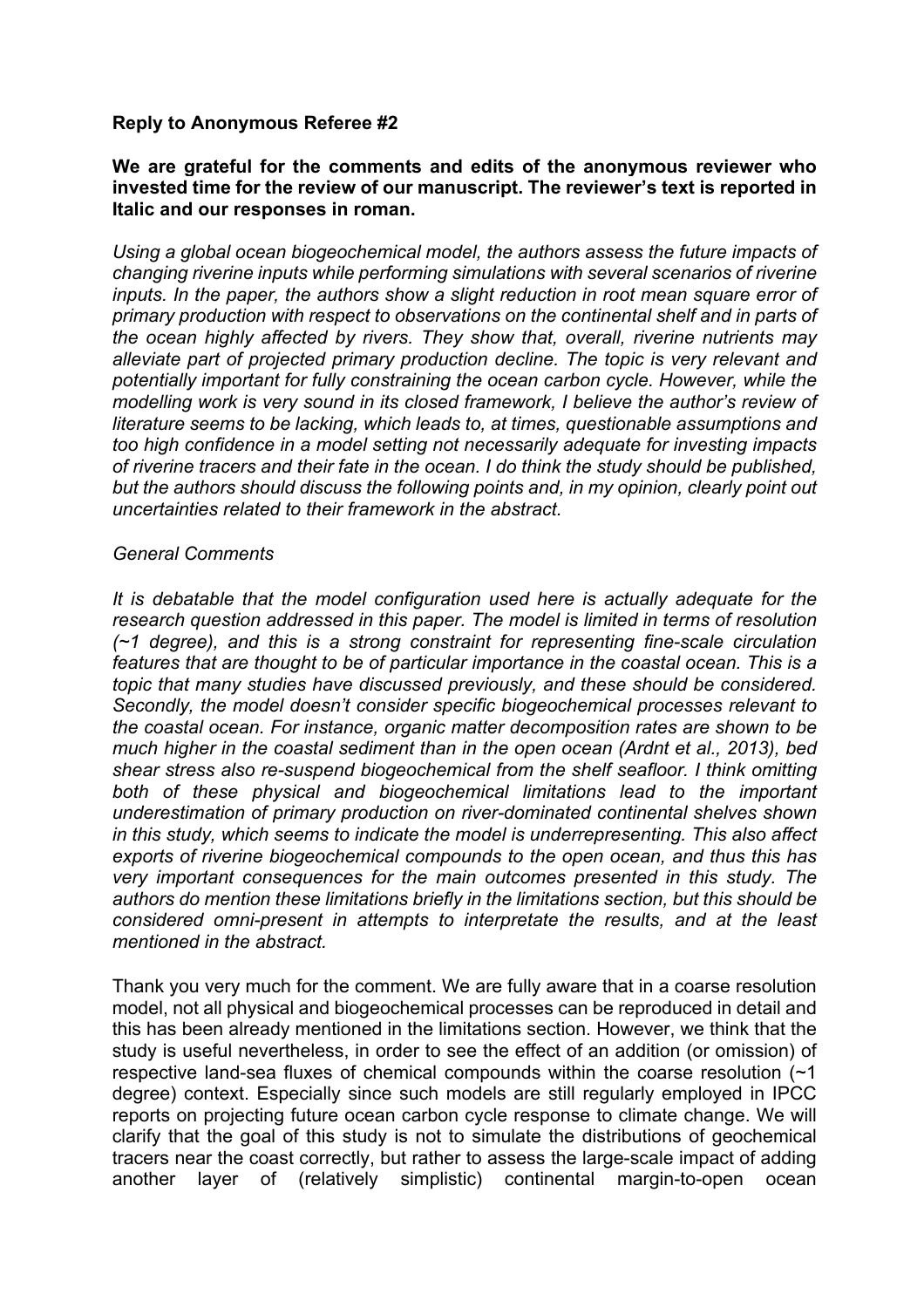biogeochemical process. Further, to explore the best practical way of implementing the riverine inputs for modelling groups is also one of the aims of this work.

We plan to carry out two amendments, one in the abstract and one in the main text.

We will change the last sentence of the abstract to: "Simulations with high-resolution global or regional models with an adequate representation of shelf processes are required to accurately assess the impact of future riverine scenarios."

At the end of the introduction, we will add at line 69: "Because of the coarse resolution of the model, a series of processes in the coastal zone cannot be represented in our study such as the high accumulation of organic sediment in shallow waters and respective remineralisation rates of previously deposited material (Ardnt et al., 2013; Regnier et al., 2013). These processes can only be presented in a model of much higher spatial resolution, which on the other hand cannot be integrated long enough to simulate the large scale water masses adequately and project long-term scale climatic change."

*A second, perhaps less central point, but still relevant to the study, is that the authors spin-up their model to present day fluxes, whereas these are actually more strongly perturbed over the historical time period (Beusen et al., 2016), than what is projected in terms of their future changes. Since time-scales of the ocean carbon cycle are notably long, this historical perturbation could have important legacy effects propagating into the future, potentially enhancing the primary production more than is estimated here. This should, in my opinion, also be discussed in the limitations section.*

Thank you for the comment. In the revised manuscript, we will be more clear about using the recent-past riverine fluxes, i.e., constant fluxes at 1970's level, to spin-up the model, rather than present day fluxes. Beusen et al. (2016) have shown in their Figure 3 that the nutrient fluxes did not vary much before 1970. However, using constant riverine fluxes rather than transient fluxes to spin-up the model can potentially have legacy effects on the results. We will discuss this in the limitations section.

## *Specific Comments:*

*Abstract*

• *L16 "With four riverine configurations: deactivated, fixed at a contemporary level, coupled to simulated freshwater runoff, and following four plausible future scenarios." Are only the nutrients (and if yes which ones) changing, or also carbon and alkalinity? This should be stated here.*

We will change it to "...with four riverine transport configurations for nutrients (nitrogen, phosphorus, silicon and iron), carbon and total alkalinity: deactivated, fixed at a contemporary level, coupled to simulated freshwater runoff, and following four plausible future scenarios."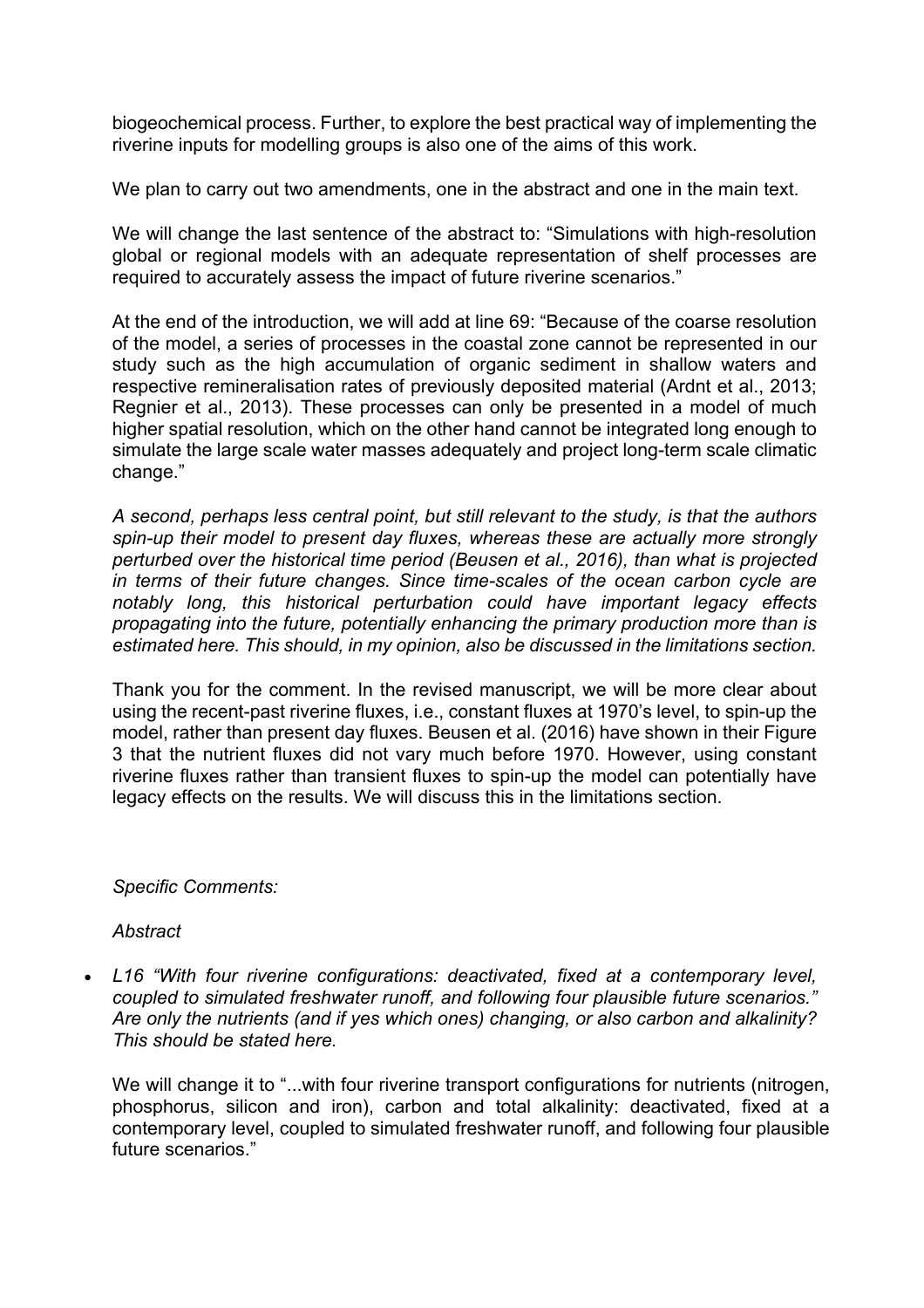• *L17 "The inclusion of riverine nutrients and carbon…" Those numbers are valid for contemporary I guess?*

We will change it to "The inclusion of riverine nutrients and carbon at 1970's level improves the modelled contemporary spatial distribution relative to the observations…"

• *L20 "Riverine nutrient inputs alleviate nutrient limitation,…" Should be reformulated, since riverine nutrient inputs are unlikely alleviated nutrient limitation in general, but reduce (?) it in some regions (?).*

We will change it to "Riverine nutrient inputs lessen nutrient limitation under future warmer conditions as stratification increases, and thus lessen the projected future decline in PP…". It is not feasible to put detailed regions in the abstract due to word limit, but we have explained the regions in detail in section 3.2.

#### *Introduction*

• *In general, there are very little citations in the introduction, and often the same ones are used repeatedly. There are some recent modeling studies of implications of riverine inputs in the ocean that would be very relevant for this study. These should, in my opinion, be considered in the introduction:*

*Lacroix, F., Ilyina, T., Mathis, M., Laruelle, G. G., & Regnier, P. (2021). Historical increases in land-derived nutrient inputs may alleviate effects of a changing physical climate on the oceanic carbon cycle. Global Change Biology, 27, 5491– 5513. https://doi.org/10.1111/gcb.15822*

*Liu, X., Stock, C. A., Dunne, J. P., Lee, M., Shevliakova, E., Malyshev, S., & Milly, P. C. D. (2021). Simulated global coastal ecosystem responses to a half-century increase in river nitrogen loads. Geophysical Research Letters, 48, e2021GL094367. https://doi.org/10.1029/2021GL094367*

*I would furthermore suggest citing some regional-scale studies that investigate implications of riverine inputs on biogeochemistry of specific shelves, literature is abundant here. In addition, I would read and refer to the last 2-3 Global Carbon Budget studies for potential importance of riverine carbon fluxes for the ocean.*

Thank you very much for the suggestion and the references. We will include the above mentioned literature as well as some other ones (e.g. Tivig et al., 2021), and will also add more references on regional studies, e.g. Arctic (Siberia's river basin) and Amazon river estuary (Drake et al., 2021).

• *L25 "The large range of the riverine input across our four riverine 26 configurations does not transfer to a large uncertainty of the projected global PP and ocean C uptake…" In terms of global PP, one could argue this could be due to the representation of continental shelf in the model, which leads to heavily underestimated continental shelf PP.*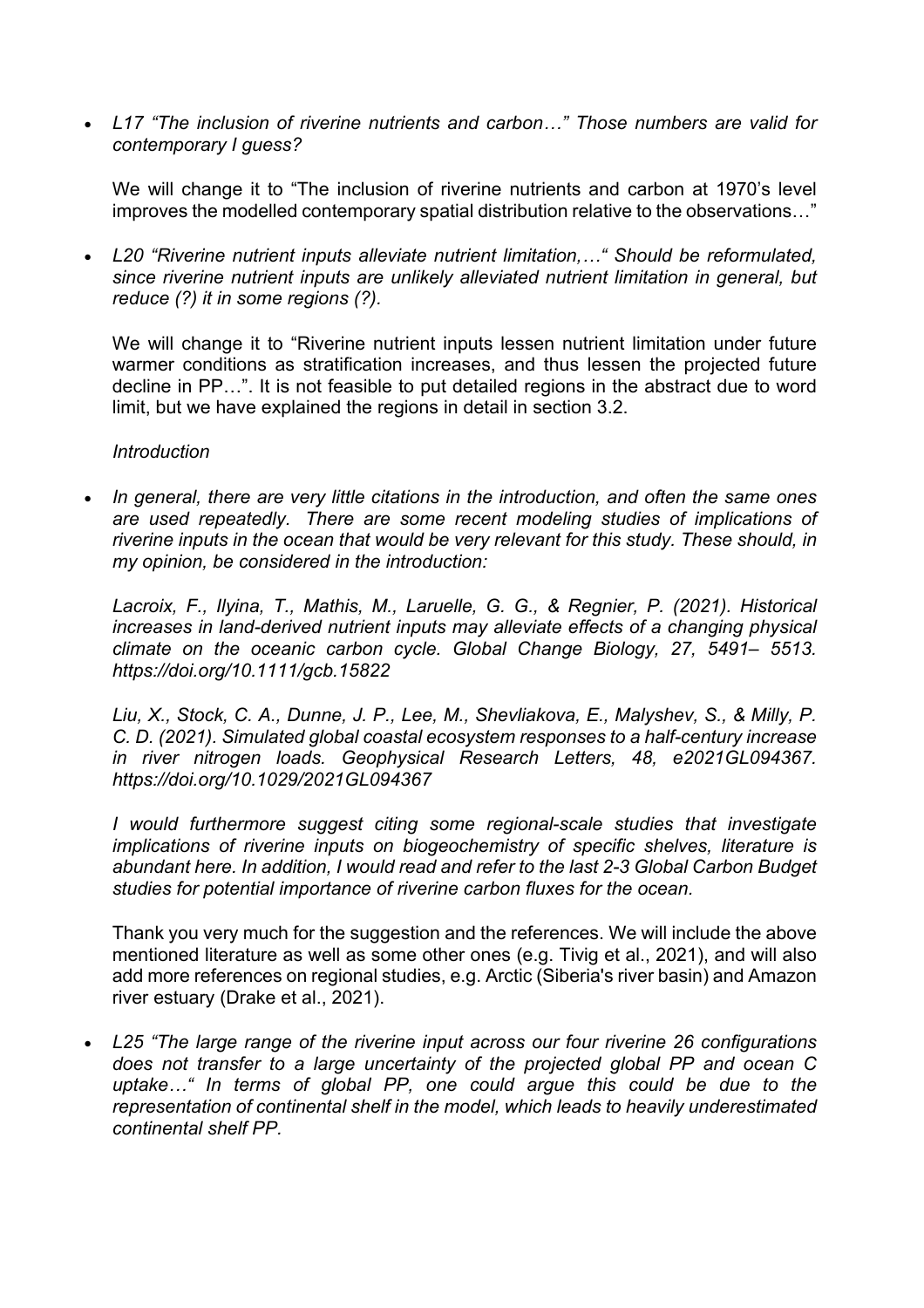We agree completely with the reviewer on this point and we will change this sentence to "Simulations with high-resolution global or regional models with an adequate representation of shelf processes are required to accurately assess the impact of future riverine scenarios."

We are fully aware of the underrepresented shelf process issue and the underestimated coastal PP in coarse-resolution models. We have discussed those issues in section 4.3 (Firstly, poorly represented physical shelf processes, as well as uncertainties in biogeochemical dynamic. For example, conversion of organic to inorganic carbon occurs rapidly via remineralization in estuaries before they are transported to the open ocean. Secondly, coarse-resolution models tend to underestimate primary production along the coast. Such well-known model issues may limit the impact induced by riverine inputs). We have pointed out in section 4.2 that "However, the scenario differences might be of importance in regional projections, such as in seas surrounded by highly populated nations and/or near river estuaries. Simulations with high-resolution global or regional models with an adequate representation of shelf processes are required to accurately assess the local impact of riverine inputs."

• *L35 "Although riverine carbon only plays a minor role in the global carbon cycle, …" Recent Global Carbon Budget publications disagree with this (Friedlingstein et al., 2021). If the higher estimates of outgassing of riverine carbon are true (up to 0.8 Pg C yr-1), they could potentially play a large role in explaining discrepancies between CO2 estimates arising observation-based products and model-based results.*

We will change this sentence to "Despite our limited understanding on the riverine carbon fluxes, they could play an important role in closing the global carbon budget (Friedlingstein et al., 2021) and could be very sensitive to regional and global changes such as weathering, land cover and climate (Meybeck and Vörösmarty, 1999)."

• *L44 Maybe add the more recent Beusen et al. (2016) estimates to this for the historical time period?*

We will add the following sentence in the revised version: "Beusen et al. (2016) estimated that river nutrient transport to the ocean increased from 19 to 37 Tg N  $vr<sup>-1</sup>$ and from 2 to 4 Tg P  $yr<sup>-1</sup>$  over the 20th century, taking into account of both increased nutrient input to rivers and intensified retention/removal of nutrients in freshwater systems."

## *Methods*

• *L118 "The riverine influx includes carbon, nitrogen and phosphorus, each in dissolved inorganic, dissolved organic, and particulate forms, as well as alkalinity (ALK), dissolved silicon and iron (Fe)." Are there specific ocean variables for terrestrial dissolved and particulate organic matter? If not how does not model deal with organic P-N-C ratios that differ from those of the Redfield ratio? This is an important point to clarify because high C-to-nutrient ratios are thought to be largely responsible for ocean outgassing.*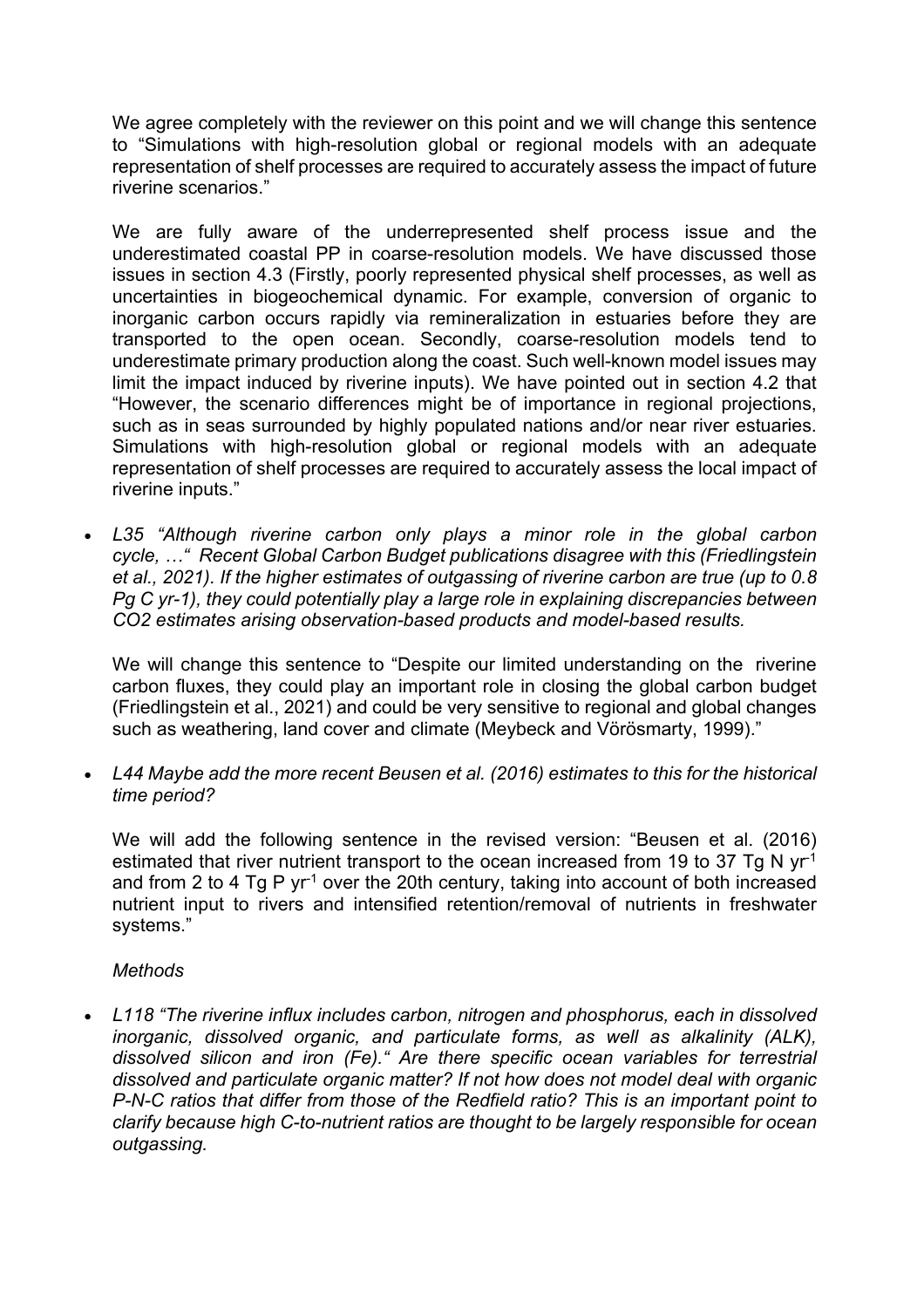In the model there is one dissolved organic pool (DOC) and one particulate organic pool (DET, detritus). First, we calculate the riverine organic P-N-C ratios for both dissolved and particulate forms, then add the least abundant species (scaled by the open ocean Redfield ratio) to the DOC and DET pools, respectively. The excess budget from the remaining two species both in dissolved and in particulate forms are assumed to be directly remineralized into inorganic form and added to the corresponding dissolved inorganic pools (i.e., PO4, NO3, and DIC) in the ocean. We will elaborate on this, based on the text in line 137-140, in the revised version.

• *L140 "Any remaining riverine organic matter is then added to its inorganic pool" This is not really clear. Is excess organic carbon is added to the DIC pool? If not I think this might be the reason why river inputs cause a net sink in the model, and not source as is relatively well acknowledged (see e.g., Global Carbon Budget, 2021). Also keep in mind that organic carbon mineralization has a small effect on alkalinity (which I don't think would have a huge impact here).*

Please see the response to the last point. Excess DOC is indeed added to the DIC pool, but yet the riverine fluxes in the model lead to a net C sink, which might be potentially due to the overestimation of the organic-to-inorganic conversion of excess nutrients.

*Also, maybe more important here: are you assuming the large particulate fluxes (particulate P and N) from NEWS2 are organic? Because from my understanding, these can be inorganic (for P bedrock erosion, occluded etc..), and this would not at all be bio-available in the coastal ocean.*

Although the Global NEWS2 data provide the total particulate N and P rather than differentiated inorganic and organic particulate forms, particulate N occurs largely as organic matter while particulate P is typically dominated by inorganic forms (Mayorga et al., 2010). The reviewer is completely correct in stating that particulate P is mostly inorganic and not directly bio-available. Thus, adding the remaining particulate P (after calculating the least abundant species according to the Redfield ratio) into dissolved inorganic P pool may lead to bias in the enhanced primary production. Along the same line, adding the remaining riverine dissolved organic matter into the corresponding dissolved inorganic pool may also partly lead to bias in the enhanced primary production. Therefore, we have calculated the upper range of the impact of the directly remineralized dissolved organic and particulate matter on the enhanced primary production, by comparing with the corresponding riverine dissolved nutrients [X/(X+DIXriv)\*100%] (X is the directly remineralized dissolved organic and particulate matter). Assuming that all coastal regions are nutrient limited, this direct remineralization is responsible for approximately 33.3-80.5% of the enhanced primary production.

We will add a paragraph in the discussion on this point in the revised version.

• *L156 "REF: Reference run. Riverine nutrient and carbon supply is deactivated." Are there other sources of nutrients and carbon in the model? If riverine nutrients and carbon were the only inputs to the ocean model and their sediment loss is non-zero, I would expect all related variables to thrive to zero, which does not make a very*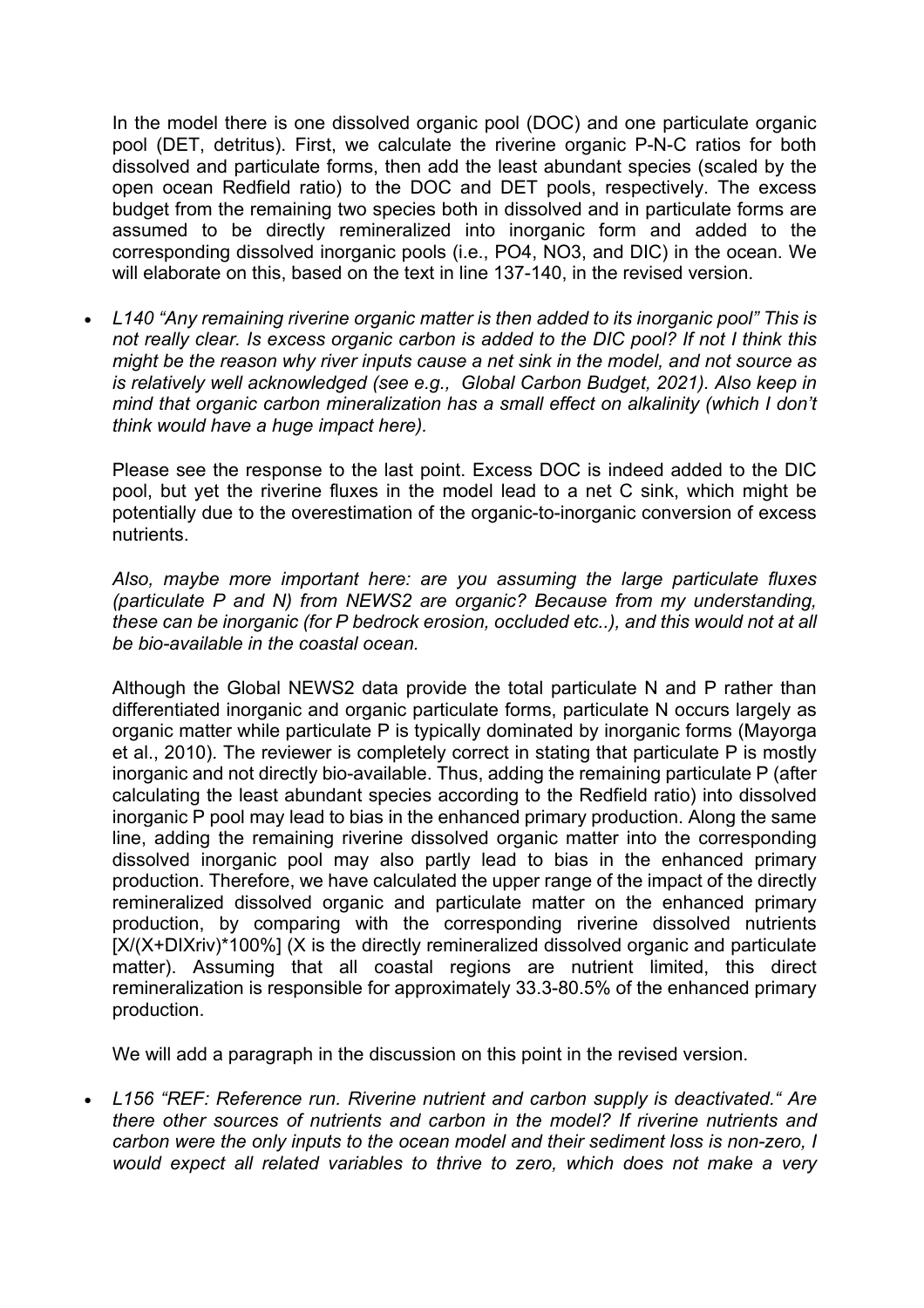*interesting reference run. In the case there are other inputs, they should be given in numbers and explained.*

The only external inputs of nutrients are from aerial dust (iron) deposition and nitrogen fixation.

The REF simulates primary production and ocean  $CO<sub>2</sub>$  uptake evolution under climate change, without riverine input. It is interesting to see that the effect of riverine inputs on primary production is different between the historical and future time period (due to a different nutrient depletion level). This assessment is only possible to make by subtracting the climate effect on primary production in REF.

• *L179-L185 In my opinion the authors don't need to specifically defend themselves on this particular point, at least not to this extent. I would consider shortening or removing.*

We prefer to keep it unshortened, but will separate it from the other content of the section. Following the suggestion of the other reviewer to add more information on the statistical significance of our results, we plan to add a new sub-section on statistical robustness, where we will include this part and additional signal-to-noise assessment that measures the riverine impact against the magnitude of simulated inter-annual ocean biogeochemistry variability. For more details, please see our response to the other reviewer's comments on the significance of the results.

#### *Results*

• *L198 "Although the total PP in FIX is still considerably lower than the satellite-based estimates, the inclusion of riverine nutrients and carbon does slightly improve the distribution of PP especially on continental margins (Figure 3), according to our areaweighted root mean square error (RMSE) analysis. "*

*Figure 3 really shows that a large part of the underestimation of PP is originating from the continental shelf, in particular regions of riverine inputs. The improvement is minor compared to the actual bias. In my opinion, this actually shows that the model underestimates the impacts of rivers on PP, which does have a strong implication for the conclusions of this paper, and should be assessed somehow.*

We agree with the reviewer that the riverine nutrient input (at 1970's level) does not significantly improve the simulated contemporary primary production along the continental shelf. The reasons could be:

1) The underestimation of primary production on continental margins due to coarse model resolution and unresolved shelf processes is larger than the impact of riverine nutrient input. Therefore, it could not be compensated.

2) The time period of contemporary primary production that we look into is 2003-2012, but the riverine nutrient input in the model is at 1970's level. Beusen et al. (2016) have shown that the riverine nitrogen and phosphorus has increased by ~40.0% and 28.6% from 1970 to 2000. Therefore, the riverine impact might be higher.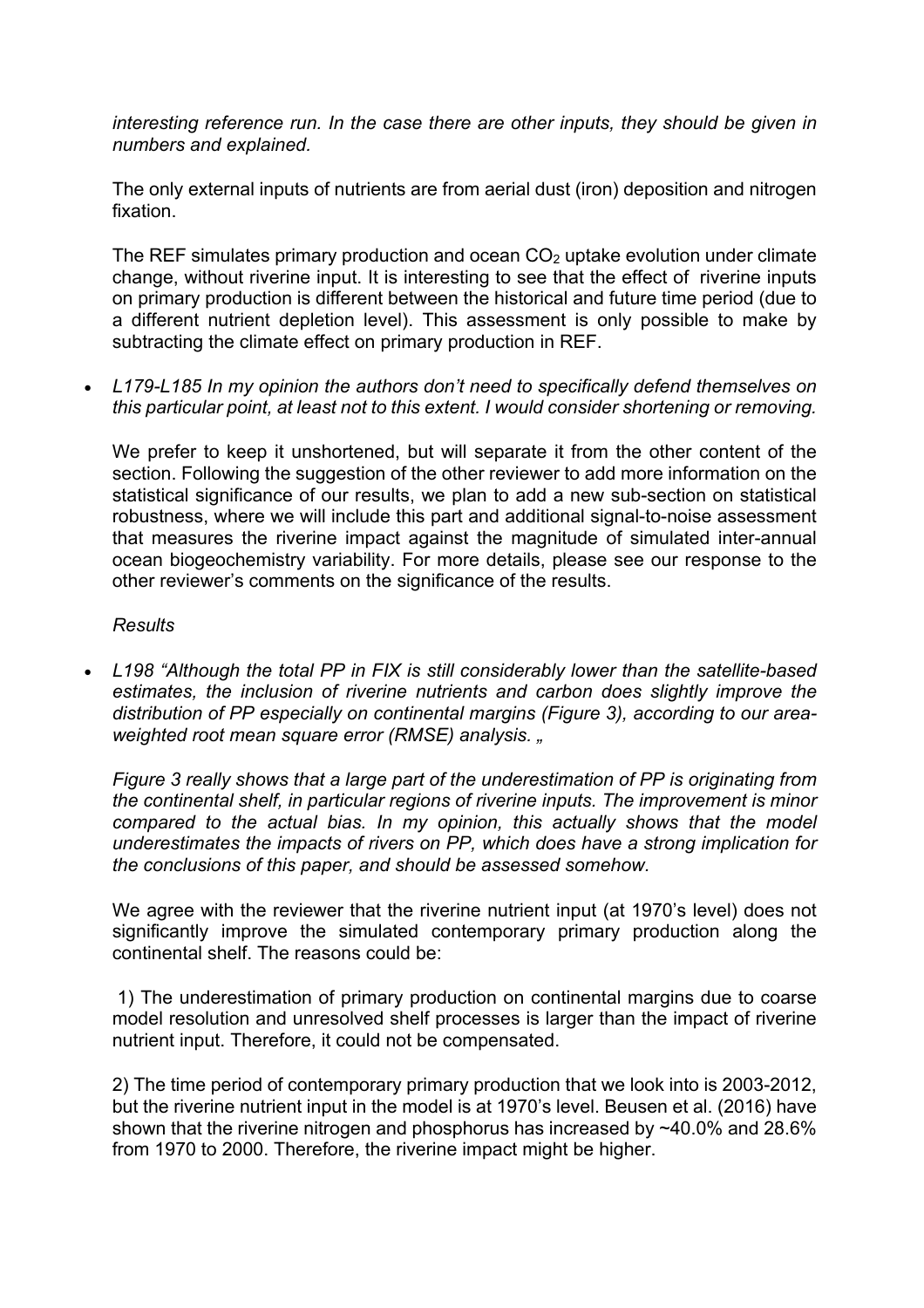We will add this into discussion.

*Figure 4: It's a bit concerning to me that considering riverine inputs lead to a sink of carbon in the ocean. It is relatively well acknowledged that river inputs are thought to cause a source of carbon (e.g., Regnier et al., 2013; Resplandy et al., 2018). The reason for this is that carbon to nutrient ratio of the (bio-available) terrestrial inputs is larger than the Redfield ratio. I guess the fact that most particulate P and N is thrown in as dissolved inorganic species might be the explanation for this. How is the alkalinity to DIC ratio of riverine inputs constrained? Either way, either explain the reason for this or I would consider not discussing the CO2 flux for the "unperturbed" river simulation.*

Firstly, the riverine DIC to alkalinity ratio that we have applied is 1:1.

Our model shows the ocean as a weak carbon sink when including riverine, which can be partly due to our assumption that the excess dissolved organic and particulate matter immediately becomes remineralized bioavailable inorganic nutrients from rivers. This is because we have only one dissolved organic pool (DOC) and one particulate organic pool (DET) in the model, and the Redfield ratio needs to be kept. We have assessed the impact of this approach on our results (please see the response to the comments in the Method section).

Borges and Frankignoulle (2005) stated that "marginal seas act as a strong sink of  $CO<sub>2</sub>$ of about −0.45 Pg C yr−1. This sink could be almost fully compensated by the emission of CO2 from the ensemble of near-shore coastal ecosystems of about 0.40 Pg C yr−1. Although this value is subject to large uncertainty, it stresses the importance of the diversity of ecosystems, in particular near-shore systems, when integrating CO2 fluxes at global scale in the coastal ocean." Chen and Borges (2009) demonstrated that " the available data of pCO2 measurements in about 60 continental shelves of the world allows the conclusion that continental shelves are indeed sinks for atmospheric carbon….The concept of marginal seas as sinks and near-shore coastal ecosystems as sources of atmospheric CO2 allows reconciling diverging views on carbon cycling in the coastal ocean. The fact that the inputs of terrestrial/riverine organic carbon would be in excess of carbon burial in marine sediments does not necessarily imply a net heterotrophy of marginal seas that is in contradiction with the high offshore export rates of POC and DOC consistently reported across continental margins. …Hence, inner estuaries and near-shore ecosystems are effective filters for terrestrial/riverine organic inputs and impose a by-pass of carbon towards the atmosphere for the global carbon cycle."

In our model, the shelf processes are not well represented due to model resolution. However, the processes that the riverine input of nutrients and carbon causes CO2 outgassing near coastal regions and CO2 ingassing on continental shelves lead to an globally integrated overall net weak carbon sink in the continental margins in the model. Simulations with high-resolution global or regional models with a good representation of shelf processes are required to accurately assess impact of riverine inputs on carbon cycling in the coastal ocean.

We will summarise this into a paragraph and add it to discussion.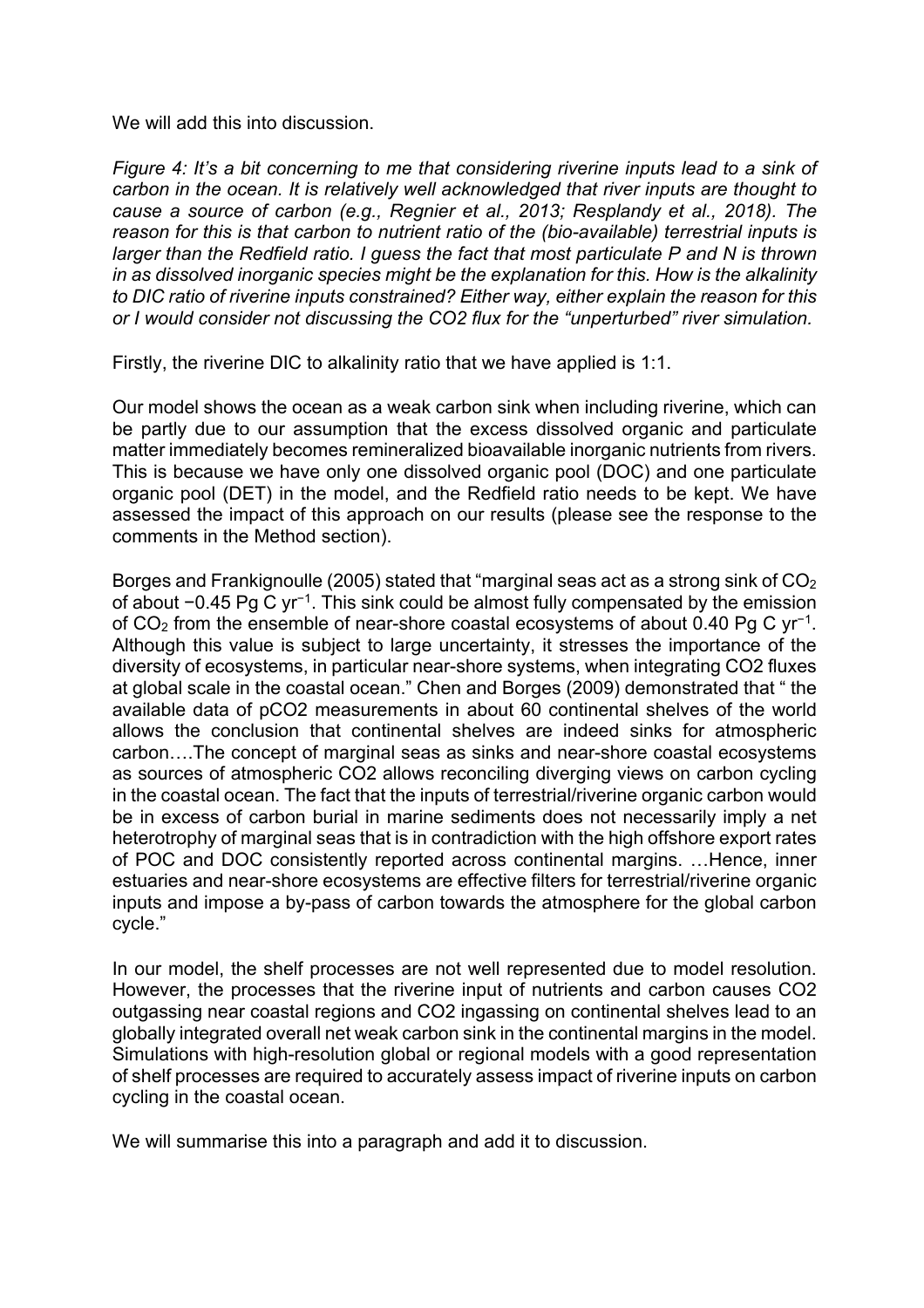• *L305 "Our experiments show that riverine nutrient inputs have a dominant role over the organic matter inputs in FIX, enhancing CO2 uptake along continental margins via sustaining PP in both historical and future time periods." This is however purely a consequence of the ratio of (bio-available) nutrients to organic matter that is added to the ocean, which as mentioned, I don't think is completely correct from a processbased perspective. In fact, I think most river-dominated shelves show C outgassing, see regional CO2 fluxes from Chen and Borges (2009) or regional-based studies.*

Please see the response to the last comment.

• *L337 "…do not transfer to large uncertainties in future global marine biogeochemistry projections in NorESM." Yes, but if you would have taken uncertainties related to the coastal ocean into account, through e.g. sensitivity analysis of sediment degradation, I wonder if the conclusions would be different here, I would assume so.*

We will change the sentence to "A large range of the riverine inputs in GNS, e.g., temporal changes in DIN fluxes across scenarios ranging 24.8-63.0% of the annual flux in FIX, do not transfer to large uncertainties in future projections of global marine primary production in our model, which can be primarily attributed to unresolved shelf processes due to coarse model resolution."

## *Minor edits*

• *L22 "and thus lessen the projected future decline in PP by up to 0.6 PgC yr-1 22 (27.3%) globally depending on the riverine configuration." -> , globally,*

We will change it accordingly.

• *L55 "Taking the advantage of the latest improvement of global" Remove "the".*

We will change it accordingly.

• *L171 "By comparing FIX versus REF…" Add comma here.*

We will change it accordingly.

• *L332 ". Therefore, it is worth exploring the merits of using GNS in future projections of marine biogeochemistry." Not really sure what is meant here.*

This sentence was to express that using future scenarios of transient riverine fluxes can be explored by future modelling studies on projection of marine biogeochemistry, especially on high-resolution regional scales. We will remove this sentence in the revised version, since it has been explained at the end of this paragraph (Line 338- 340).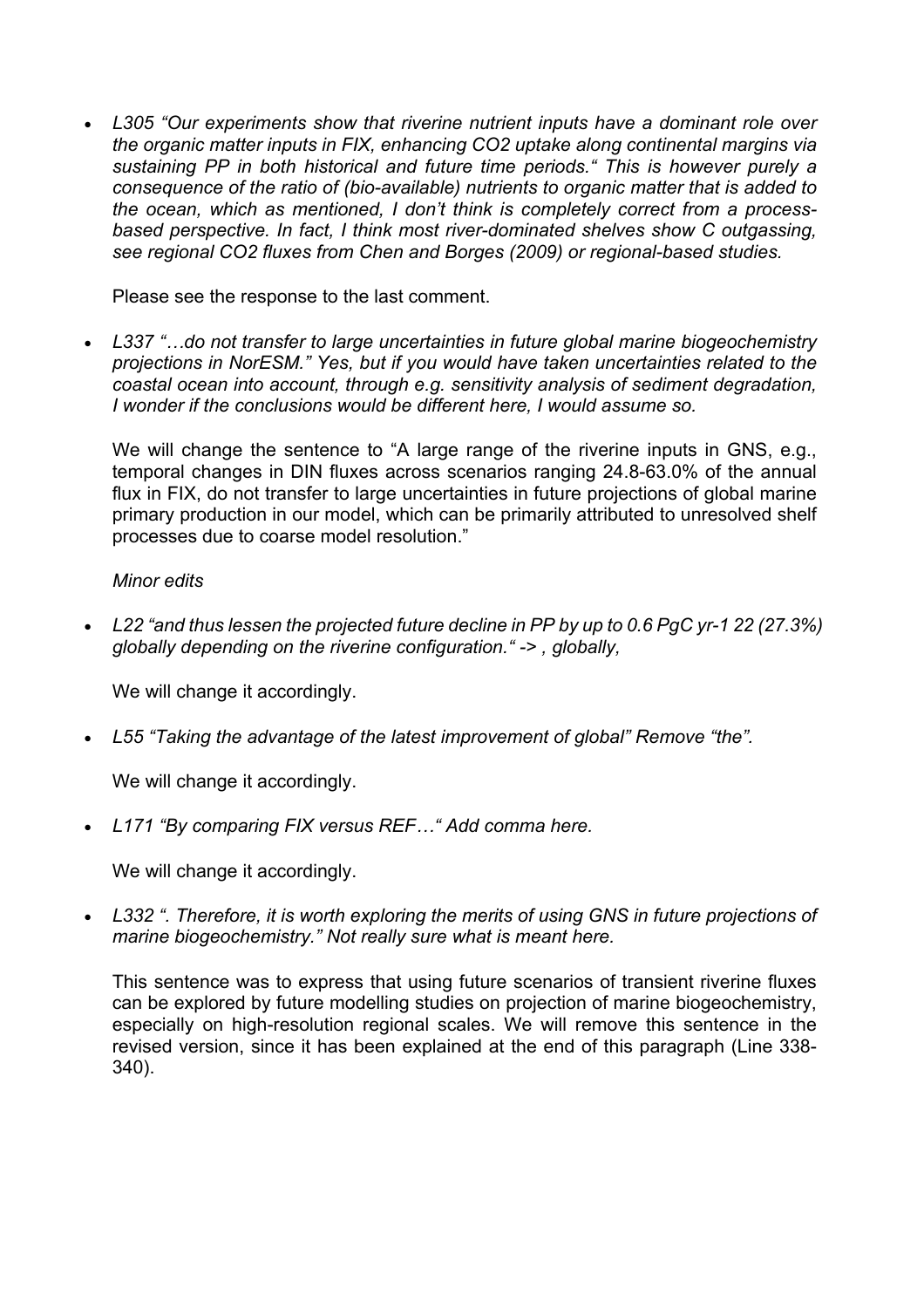# **Reference**

Arndt S., B.B. Jørgensen, D.E. LaRowe, J.J. Middelburg, R.D. Pancost, P. Regnier,Quantifying the degradation of organic matter in marine sediments: A review and synthesis,Earth-Science Reviews, Volume 123, 2013, Pages 53-86, ISSN 0012- 8252, https://doi.org/10.1016/j.earscirev.2013.02.008.

Beusen, A. H. W., Bouwman, A. F., Van Beek, L. P. H., Mogollón, J. M., and Middelburg, J. J.: Global riverine N and P transport to ocean increased during the 20th century despite increased retention along the aquatic continuum, Biogeosciences, 13, 2441– 2451, https://doi.org/10.5194/bg-13-2441-2016, 2016.

Borges, A. V., Delille, B., and Frankignoulle, M.: Budgeting sinks and sources of CO2 in the coastal ocean: Diversity of ecosystems counts, Geophysical Research Letters, 32, https://doi.org/10.1029/2005GL023053, 2005.

Chen C.-T. A., Borges A.V., Reconciling opposing views on carbon cycling in the coastal ocean: Continental shelves as sinks and near-shore ecosystems as sources of atmospheric CO2, Deep Sea Research Part II: Topical Studies in Oceanography, Volume 56, Issues 8–10, 2009, Pages 578-590, https://doi.org/10.1016/j.dsr2.2009.01.001.

Drake, T. W., Hemingway, J. D., Kurek, M. R., Peucker-Ehrenbrink, B., Brown, K. A., Holmes, R. M., Galy, V., Moura, J. M. S., Mitsuya, M., Wassenaar, L. I., Six, J., and Spencer, R. G. M.: The Pulse of the Amazon: Fluxes of Dissolved Organic Carbon, Nutrients, and Ions From the World's Largest River, Global Biogeochemical Cycles, 35, e2020GB006895, https://doi.org/10.1029/2020GB006895, 2021.

Friedlingstein, P., Jones, M. W., O'Sullivan, M., Andrew, R. M., Bakker, D. C. E., Hauck, J., Le Quéré, C., Peters, G. P., Peters, W., Pongratz, J., Sitch, S., Canadell, J. G., Ciais, P., Jackson, R. B., Alin, S. R., Anthoni, P., Bates, N. R., Becker, M., Bellouin, N., Bopp, L., Chau, T. T. T., Chevallier, F., Chini, L. P., Cronin, M., Currie, K. I., Decharme, B., Djeutchouang, L., Dou, X., Evans, W., Feely, R. A., Feng, L., Gasser, T., Gilfillan, D., Gkritzalis, T., Grassi, G., Gregor, L., Gruber, N., Gürses, Ö., Harris, I., Houghton, R. A., Hurtt, G. C., Iida, Y., Ilyina, T., Luijkx, I. T., Jain, A. K., Jones, S. D., Kato, E., Kennedy, D., Klein Goldewijk, K., Knauer, J., Korsbakken, J. I., Körtzinger, A., Landschützer, P., Lauvset, S. K., Lefèvre, N., Lienert, S., Liu, J., Marland, G., McGuire, P. C., Melton, J. R., Munro, D. R., Nabel, J. E. M. S., Nakaoka, S. I., Niwa, Y., Ono, T., Pierrot, D., Poulter, B., Rehder, G., Resplandy, L., Robertson, E., Rödenbeck, C., Rosan, T. M., Schwinger, J., Schwingshackl, C., Séférian, R., Sutton, A. J., Sweeney, C., Tanhua, T., Tans, P. P., Tian, H., Tilbrook, B., Tubiello, F., van der Werf, G., Vuichard, N., Wada, C., Wanninkhof, R., Watson, A., Willis, D., Wiltshire, A. J., Yuan, W., Yue, C., Yue, X., Zaehle, S., and Zeng, J.: Global Carbon Budget 2021, Earth Syst. Sci. Data Discuss., 2021, 1-191, 10.5194/essd-2021-386, 2021.

Mayorga, E., Seitzinger, S. P., Harrison, J. A., Dumont, E., Beusen, A. H. W., Bouwman, A. F., Fekete, B. M., Kroeze, C., and Van Drecht, G.: Global Nutrient